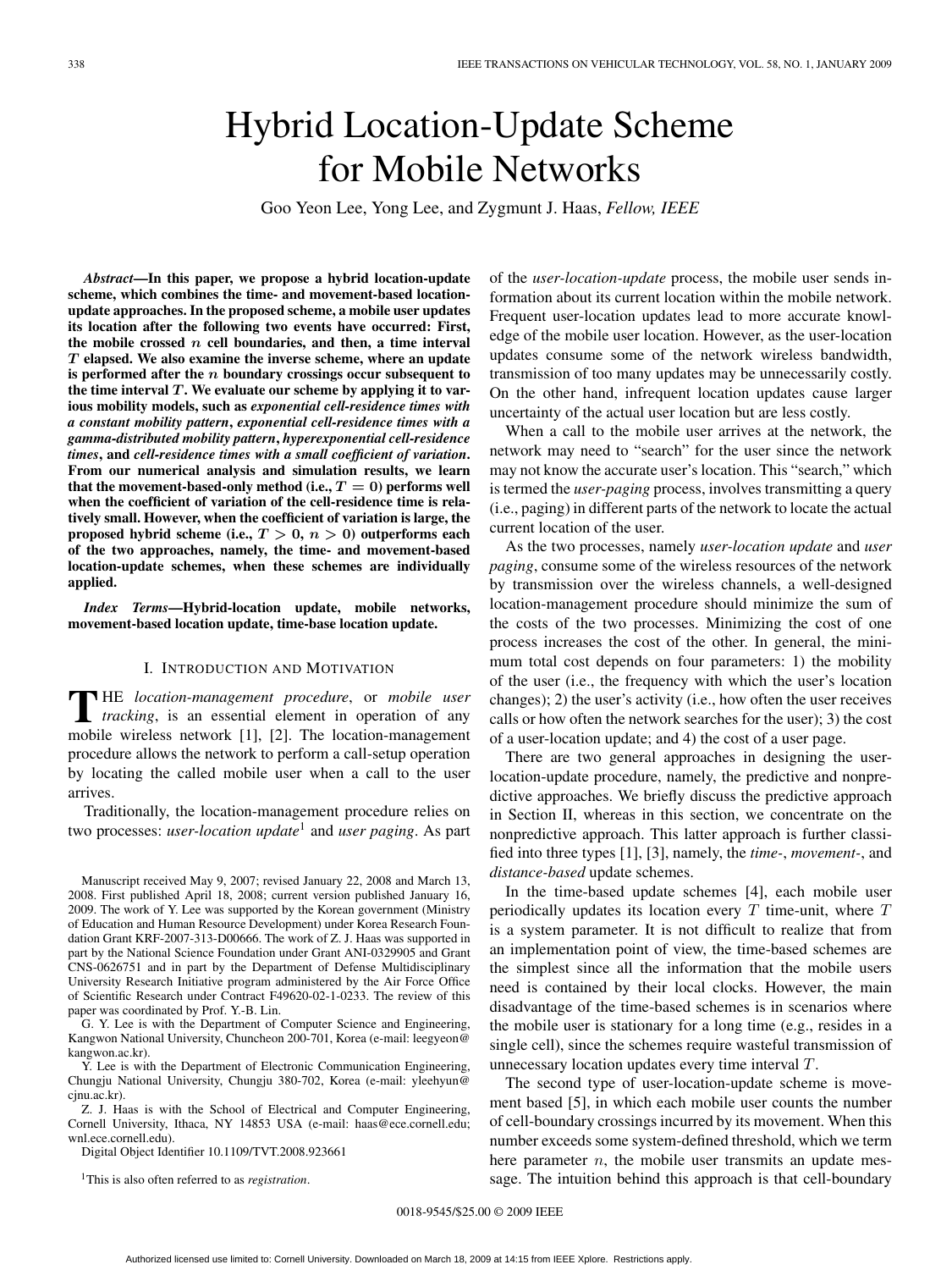crossings should be an indication of user's mobility, and the more mobile a user is, the more frequently it should transmit location updates. This approach is practically more difficult to implement since a mobile user must be able to recognize when it crosses cell boundaries. Another difficulty with this approach is that the number of cell-boundary crossings is not always an accurate indication of how far a user has moved from the location of its last update.<sup>2</sup> A classical example here is a user that often moves back and forth between two cells; the rate of boundary crossings is large, but the user essentially stays in the same area. Thus, the user unnecessarily frequently updates its location.

The third type of user-location-update schemes is distance based [1], where a user transmits a location update after traveling a system-defined distance  $D$  from the location of its previous location update. The rationale of this approach is that since the movement-based update based on cell boundary does not always accurately indicate the distance from the last update, measuring the distance traveled by the mobile user should be a better indication of how far it is from the location of its last update. Unfortunately, this approach suffers from the same shortcoming as the movement-based approach. To see this, consider a user moving in a circle within one cell—the user's cell location does not change, yet it often generates location updates. Additionally, the implementation of this strategy is also complex since a mobile user needs to be able to measure its traveled distance.<sup>3</sup>

By examining the scenarios when the time-based locationupdate approach performs better than the movement-based location-update approach, we attempt to address the question as to whether a method that combines the two approaches is able to improve the performance of these two schemes when each scheme is individually used.

For low-mobility users, the movement-based location-update schemes outperform the time-based location-update schemes because for such users, the time-based schemes generate unnecessarily frequent location updates. On the other hand, the update rate of the movement-based location-update schemes is more tuned to the infrequent user location changes. Inversely, for highly mobile users, the location-update rate of the movement-based schemes is often too frequent, whereas the time-based schemes tend to limit this update rate.

Because the two approaches seem to complement each other in the scenarios when they perform the best (i.e., the level of user mobility), it is reasonable to consider an integration of both of the approaches to provide improved performance over an extended range of user mobility. In this paper, we propose and study such a hybrid location-update method, i.e., one that combines the time- and movement-based approaches. As part of the performance evaluation of the proposed scheme, we optimize the values of the time period  $T$  and the cell crossing threshold n to minimize the total location-management cost.

## II. SUMMARY OF SOME RELATED WORKS

Mobile user location management and tracking has been a very active research area throughout the last decade. The volume of technical literature related to this topic is too large to allow us a comprehensive survey of related prior works. Thus, we limit ourselves only to some selected examples of works in this area.

The basic three schemes, i.e., time based, movement based, and distance based, were the original methods that were studied in this field. Numerous papers analyzed the performance of the time- and movement-based location-update methods, and various papers proposed to adaptively improve the performance of these schemes by using user mobility patterns [2], [4], [5], [7]. Clearly, if a user mobility pattern is known, even statistically, the improvement can be significant. Classification of user mobility patterns into a small number of options has also been proposed [8]. The main difficulty with these approaches is that user-mobility attributes are difficult to determine, and those may frequently change.

Predictive mobility management [9], [10] has been another new approach to user-location tracking. In predictive mobility management, the system analyzes the recent mobile user location updates to better determine the mobile's location at any time between the location updates. As the mobile uses the same algorithm to replicate the system's prediction of its position, the mobile knows where the system expects the user to be located and can evaluate the cost of the search if a call arrives at the current time. When this search cost is higher than the cost of transmission of location update, and using the probability of a call arrival, the mobile user decides whether to transmit a location update.

There are numerous other works that incorporated prediction into their scheme. Bejerano and Cidon [11] combined the concept of location areas with the location prediction idea based on the traffic-flow theory. Wang and Akyildiz [12] proposed a scheme to estimate user mobility by incorporating the aggregated history of mobile users and system parameters. To predict the future position of each user, they used zone partition and information about each mobile user's movement direction, residence time, and path information. The estimation is dynamically adjusted to reduce the computational complexity.

Various other works studied methods to reduce the registration cost by introducing methods to partition the location and paging areas. Varsamopoulos and Gupta [13] pointed out that a statistically defined registration area cannot efficiently cover the entire movement pattern of a mobile user. Instead, they used dynamically overlapped registration areas based on monitoring the aggregate mobility and call pattern of the users during each reconfigurable period. The registration areas are then reconfigured (expanding or shrinking), adapting to the mobility and call patterns of the users. Zhu *et al.* [14] proposed a celllayered scheme that partitions all the cells of each location area into layers and sequentially pages the cell layers in order of decreasing probability of a user's presence in the layer's cells. Gau and Haas [15] proposed a novel paging scheme to *concurrently* search for a number of mobile users in a system, reducing the cost of locating a user. The scheme allows one to trade the paging cost for the delay in locating a mobile user.

<sup>&</sup>lt;sup>2</sup>The distance from the user's last updated location determines the cost of the user-paging process.

<sup>&</sup>lt;sup>3</sup>One implementation option is based on the user's ability to measure (or estimate) its velocity [6].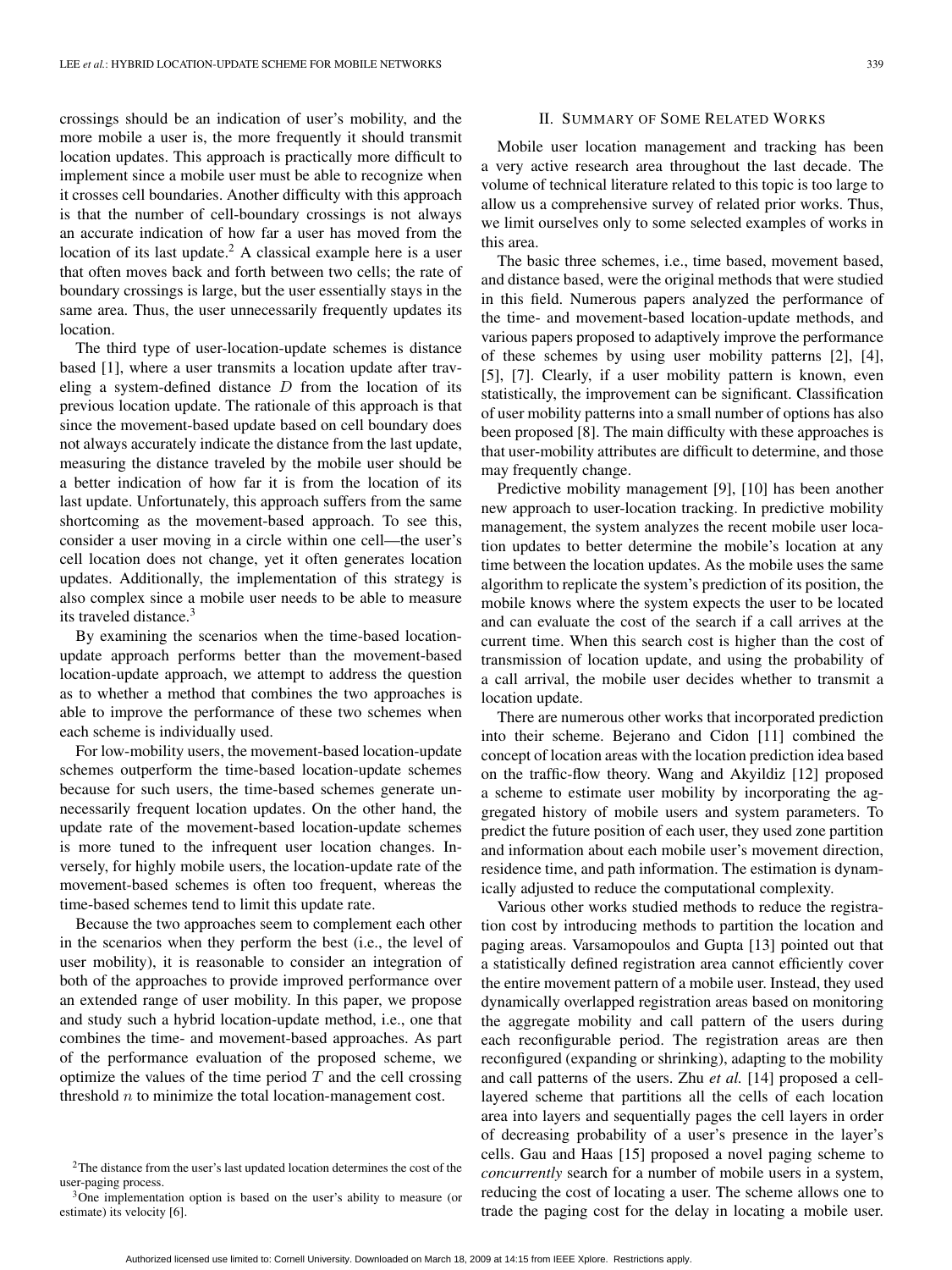Cayirci and Akyildiz [16] focused on selecting the optimal set of cells for each static location area. They developed an optimal location area design in wireless systems based on intercell traffic prediction and traffic-based cell grouping. Using the information about intercell traffic, their scheme predicts the expected intercell movement patterns of mobile users.

In [6], Hwang *et al.* proposed a location-update scheme using the velocity of a mobile node. In their scheme, the update process is triggered by the change of a mobile node's velocity, which is determined by two threshold values, i.e., time and distance. They used a stepwise paging scheme to reduce the paging cost and compared their scheme with the distance-based mobility-management scheme.

## III. PROPOSED SCHEME

In this paper, we propose and study a scheme that combines the movement- and time-based location-update approaches for mobile networks. In the proposed scheme, the location of a mobile user is updated after the following two events have occurred: First, time  $T$  has elapsed, and then, the mobile user has crossed n cell boundaries. We also study a variation of the scheme in which the two events occur in reverse order, i.e., the mobile user's location is updated time  $T$  after the mobile user has crossed  $n$  cell boundaries. That is, a location-update period is

$$
T + \sum_{i=0}^{n-1} m_i \tag{1}
$$

where  $m_i$  is the *i*th cell-residence time. In this paper, we determine the optimal values of the parameters  $n$  and  $T$ . The proposed scheme includes the pure time-based and pure movement-based schemes as its special cases, i.e., the former scheme requires that  $n = 0$ , whereas the latter scheme corresponds to the case when  $T = 0$ . In what follows, we present the details of the proposed scheme.

#### *A. Location-Update Procedure*

We consider two types of update procedures.

- 1) "*First* T and *then* n *(TAN)*" type: A mobile user waits until the timer  $T$  expires and, thereafter, counts the number of cell-boundary crossings. After the nth cell-boundary crossing, the mobile user updates its location by sending the identity of the cell it just entered. The procedure repeats itself. Upon call arrival, the system first locates the mobile user (see the paging procedure) and then routes the call to the mobile user. When the call terminates, the mobile user restarts the location-update procedure.
- 2) "*First* n and *then* T *(NAT)*" type: The NAT procedure is the same as the TAN procedure, except that in NAT, the mobile user first counts  $n$  cell-boundary crossings and then waits until the timer  $T$  expires.

## *B. Paging Procedure*

Upon call arrival, the system first locates the mobile user and then routes the incoming call to the mobile user. The user location is determined through a search procedure in which cells page the identity of the mobile user. When the cell in which the mobile user currently resides transmits the page, the mobile user answers the page and, thus, reveals its location. In this paper, we assume the following sequential paging procedure: The system first pages the cell that was reported by the mobile user in its latest location update. If the user is not in that cell, the system pages cells on the "first ring" (six cells in the hexagonal topology). If this fails, the system pages the "second ring," etc., until the mobile user is located. (Note that other paging schemes are also possible (e.g., [15]), some of which could be more efficient than the sequential scheme assumed here.)

By adaptively changing the parameters  $T$  and  $n$ , the hybrid method adapts to the mobility pattern of the mobile users. The hybrid scheme does not require collection of information related to an individual user's mobility. Finally, the hybrid scheme improves the performance of the time- and movementbased schemes when these schemes are implemented alone.

# IV. PERFORMANCE EVALUATION OF THE HYBRID LOCATION-UPDATE SCHEME

First, we consider the cellular infrastructure used to evaluate the proposed method. In the hexagonal cellular network, each cell is surrounded by rings of cells. The innermost ring (ring 0) consists of one cell, which we call the "center cell." In our model, the center cell is the cell that the mobile user reported as its location in the mobile's latest location update. Ring 0 is surrounded by ring 1, which, in turn, is surrounded by ring 2, and so on. We assume a random walk mobility model, in which the mobile user moves to each of the six neighboring cells with an equal probability of 1/6. We define  $\beta(j, K)$  to be the probability that a mobile user is  $j$  rings away from the center cell, given that  $K$  cell-boundary crossings have already occurred. The values of  $\beta(j, K)$  can easily be obtained, for example, through a simple computer simulation, which traces the movements of the mobile user and evaluates the sought probabilities. For example, assume that, initially, the mobile user is in the center cell, which means that  $\beta(0, 0) = 1$ . After the first cell-boundary crossing, the mobile user moves to one of the six cells in ring 1 with a probability of 1/6. Therefore, we have  $\beta(0,1) = 0$  and  $\beta(1, 1) = 1$ , and each of the ring-1 cells is assigned a probability of 1/6. After the second cell-boundary crossing, with the probability of 1/6, the mobile user moves from a ring-1 cell to each of its six neighboring cells; thus, the probability of 1/6 of each of the ring-1 cells is replaced by adding a probability of  $1/36 (= 1/6 \cdot 1/6)$  to each of the six neighboring cells. The evolution of the probability that the mobile user is in a cell after the next cell-boundary crossing is calculated for every cell and stored. By summing the probabilities of cells in the  $j$ th ring after the Kth cell-boundary crossing, we obtain the values of  $\beta(j, K)$ , which are presented in Fig. 1.

## *A. Hybrid Scheme With Exponential Cell-Residence Times*

In this section, we numerically evaluate the hybrid locationmanagement scheme when the cell-residence times of the mobile users are exponentially distributed. In the case of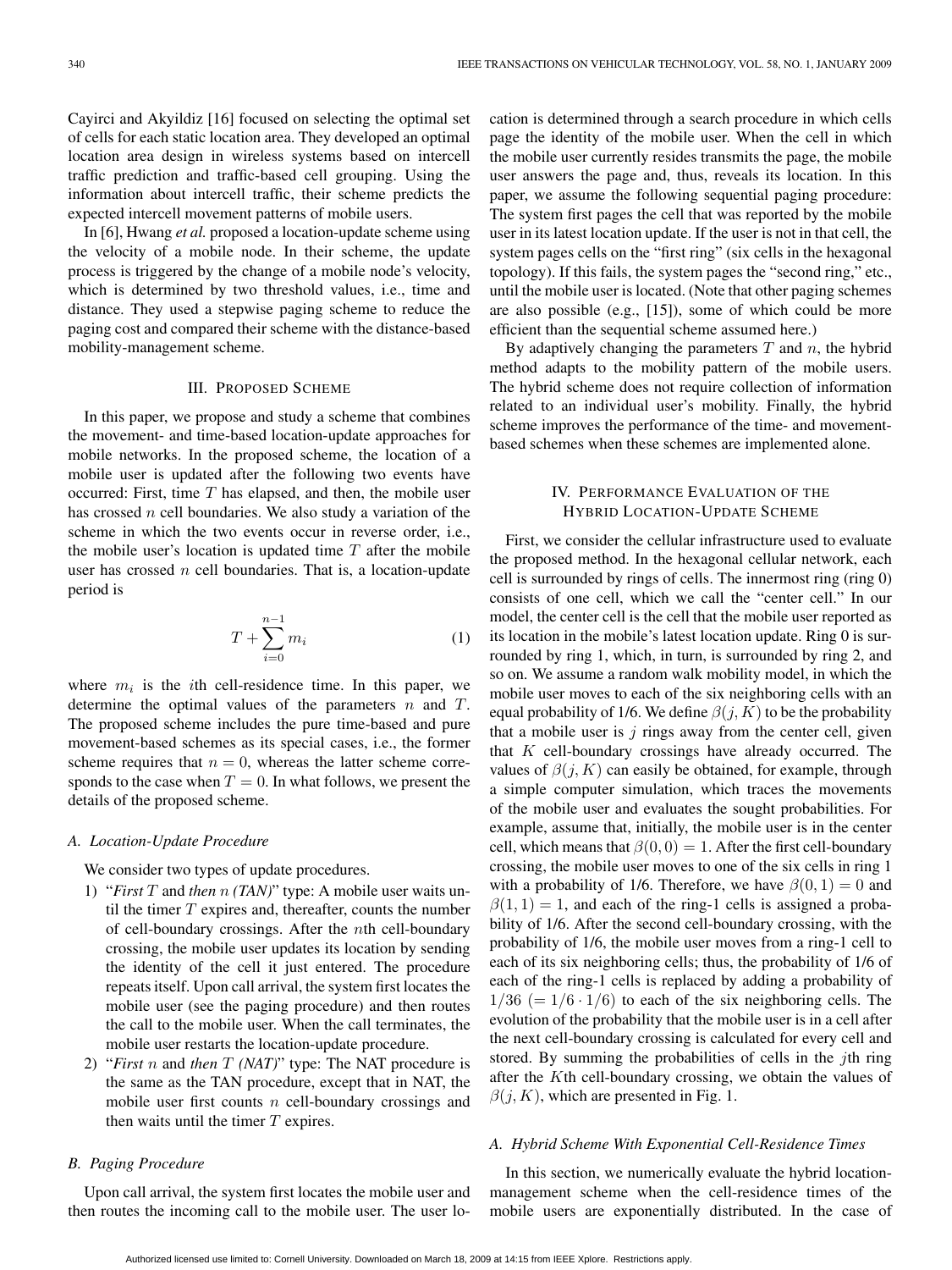| K              |          | 2        | 3        | 4        | 5        | 6        | п        | 8        | 9        | 10       | $\cdots$ |
|----------------|----------|----------|----------|----------|----------|----------|----------|----------|----------|----------|----------|
| $\theta$       | 0        | 0.166666 | 0.055555 | 0.069444 | 0.046296 | 0.043724 | 0.036008 | 0.032632 | 0.028839 | 0.026268 | $\cdots$ |
|                |          | 0.333333 | 0.416666 | 0.277777 | 0.262345 | 0.216049 | 0.195794 | 0.173039 | 0.157611 | 0.143491 | $\cdots$ |
| $\overline{c}$ |          | 0.5      | 0.333333 | 0.379629 | 0.324074 | 0.310570 | 0.282064 | 0.263760 | 0.244555 | 0.228969 | $\cdots$ |
| 3              |          |          | 0.194444 | 0.203703 | 0.243055 | 0.245627 | 0.249507 | 0.245456 | 0.240529 | 0.233761 | $\cdots$ |
| 4              |          |          |          | 0.069444 | 0.100308 | 0.131944 | 0.151234 | 0.165387 | 0.174489 | 0.180219 | $\cdots$ |
| 5              |          |          |          |          | 0.023919 | 0.043981 | 0.064664 | 0.082218 | 0.097018 | 0.109192 | $\cdots$ |
| 6              |          |          |          |          |          | 0.008101 | 0.018004 | 0.029535 | 0.041137 | 0.052227 | $\cdots$ |
| $\mathcal{I}$  |          |          |          |          |          |          | 0.002722 | 0.007058 | 0.012822 | 0.019400 | $\cdots$ |
| 8              |          |          |          |          |          |          |          | 0.000910 | 0.002689 | 0.005362 | $\cdots$ |
| 9              |          |          |          |          |          |          |          |          | 0.000304 | 0.001005 | $\cdots$ |
| 10             |          |          |          |          |          |          |          |          |          | 0.000101 | $\cdots$ |
| $\cdots$       | $\cdots$ | $\cdots$ | $\cdots$ | $\cdots$ | $\cdots$ | $\cdots$ | $\cdots$ | $\cdots$ | $\cdots$ | $\cdots$ |          |

Fig. 1. Values of  $\beta(j, K)$ .



Fig. 2. Time diagram of the hybrid location-update scheme.

exponential cell-residence times, because of the "memoryless property" of the exponential distribution, the time interval between two consecutive location updates is the same for the NAT and TAN schemes. This is because the residual cell-residence time from the  $T$  timer expiration to the next cell crossing in the TAN scheme has the same exponential distributed as the cell-residence time. Similarly, the time from the locationupdate instance to the next cell-crossing time also has the same exponential distribution. Finally, the time from a call termination until the next cell-crossing time is also exponentially distributed. Therefore, in the case of exponential cell-residence times, both variants of the proposed hybrid scheme correspond to the same results.

We assume that the call arrivals are a Poisson process with a mean average rate of  $\lambda_c$ , and we denote the random variable representing the interval between two consecutive calls as c. The cell-residence time is denoted by an exponentially distributed random variable m with a mean value of  $1/\lambda_m$ , the probability density function (pdf)  $f_m(t) = \lambda_m e^{-\lambda_m t}$ , and the pdf Laplace transform (LT)  $F_m^*(s) = \lambda_m/(s + \lambda_m)$ .

*1) Numerical Analysis:* In Fig. 2,  $m_i$  is the cell-residence time of the mobile user in the ith visited cell since the last location update. All the  $m_i$ 's are independent identically distributed random variables with the same distribution as m. The random variable  $\sigma$  represents the time interval from the most recent location update until the next call arrival. Note that the time  $\sigma$  can include cell-boundary crossings of a mobile user. Let  $\alpha(K)$  be the probability that the mobile user moves across K cells during the time  $\sigma$ . Let the costs of transmitting a location update and transmitting a page in one cell be  $U$ and  $V$ , respectively. The parameters  $U$  and  $V$  account for the wireless and wireline transmissions and for the corresponding computation/processing costs. Let  $C_u$  and  $C_v$  be the average

location update and paging costs per call arrival in the hybrid location-update scheme, respectively.

First, we derive the expected cost of a location update. Let  $q_h$  be the probability that there are h update messages between two successive calls. We also let  $q$  be the probability that there are no location-update messages between two successive calls. Therefore, g can be expressed as

$$
g = P[c < T + m_0 + m_1 + \dots + m_{n-1}].\tag{2}
$$

As such

$$
q_0 = g. \tag{3}
$$

The calculation of the probability  $g$  is divided into two cases. In the first case, a call arrives within the time interval  $T$ , and its probability  $g_0$  is

$$
g_0 = P[c < T] = 1 - e^{-\lambda_c T}.
$$
 (4)

In the second case, a call arrives after the time interval  $T$ , and its probability  $q_1$  is given as follows:

$$
g_1 = P[T \le c < T + m_0 + m_1 + \dots + m_{n-1}]
$$
  
=  $P[\text{no calls within } T]$   
.  $P[\text{one or more calls arrives}$   
within  $m_0 + m_1 + \dots + m_{n-1}]$   
=  $(1 - g_0) \cdot (1 - P[\text{Therefore, no calls within } m_0 + m_1 + \dots + m_{n-1}])$   
=  $e^{-\lambda_c T} (1 - P[\text{no calls within } m]^n)$   
=  $e^{-\lambda_c T} [1 - F_m^*(\lambda_c)^n] = e^{-\lambda_c T} \left[ 1 - \left( \frac{\lambda_m}{\lambda_c + \lambda_m} \right)^n \right].$  (5)

Note that the probability of no arrivals of a Poisson process with parameter  $\lambda$  during the random time x is given by  $F_x^*(\lambda)$ , where  $F_x^*(s)$  is the LT of the pdf of x.

Combining the last two equations, we obtain

$$
g = g_0 + g_1 = 1 - e^{-\lambda_c T} \left(\frac{\lambda_m}{\lambda_c + \lambda_m}\right)^n.
$$
 (6)

The probability  $g$  can be interpreted as the probability that a call arrives before the first location update. Therefore,  $1 - g$  is the probability that there are no calls before the first location update. Furthermore,  $(1 - q)q$  is the probability that the first call arrives after the first location update and before the second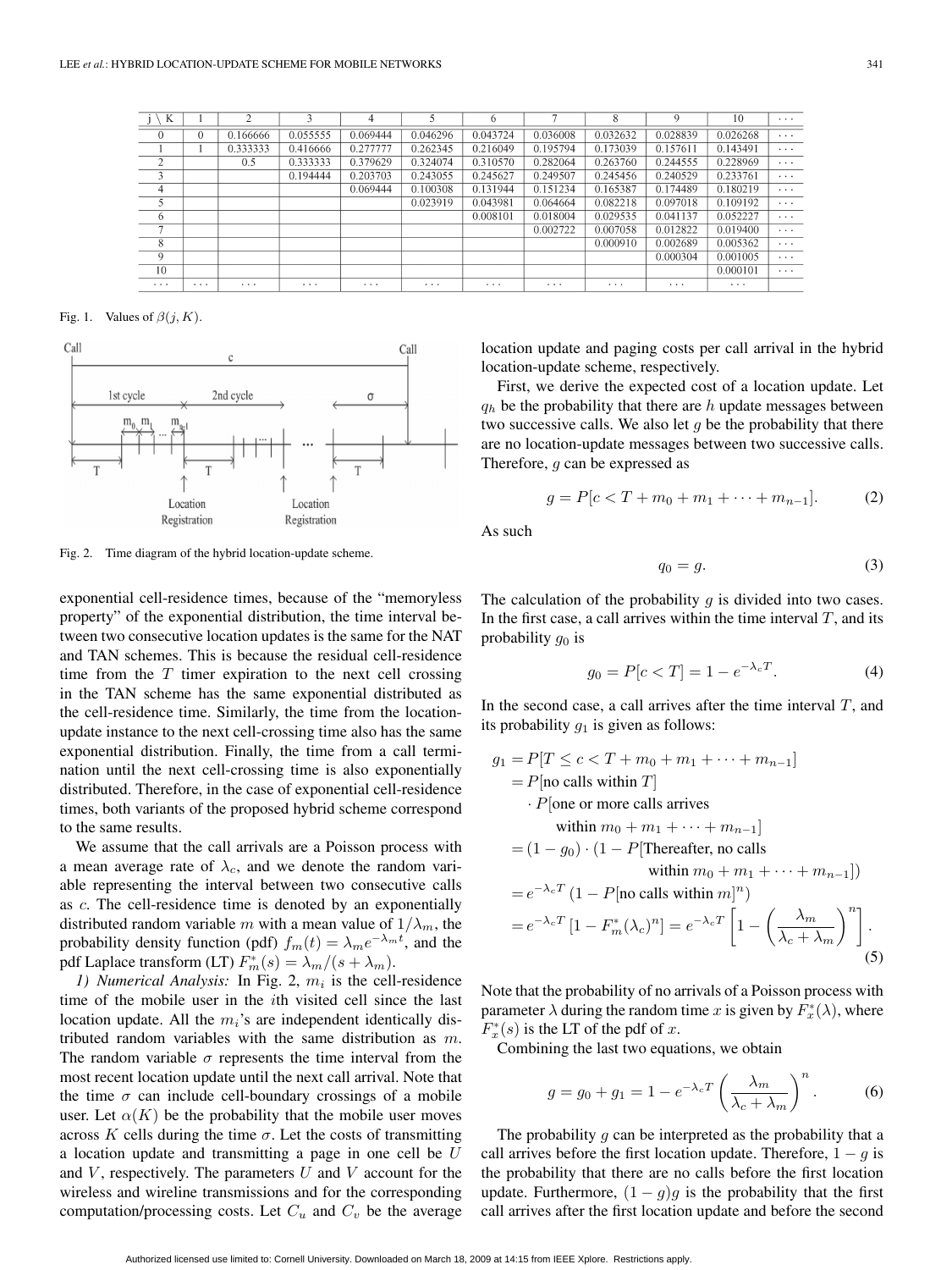location update, which corresponds to the case when there is one location update between two successive calls. Using this argument, one can calculate  $q_h$  as follows:

$$
q_h = g(1 - g)^h. \tag{7}
$$

Consequently, the expected cost of location updates for the period between two consecutive calls  $C_u$  is given by

$$
C_u = U \sum_{h=0}^{\infty} h q_h = U \cdot g \cdot \sum_{h=0}^{\infty} h (1 - g)^h = U \left( \frac{1}{g} - 1 \right). \tag{8}
$$

Now, we proceed with the derivation of the expected cost of paging. To obtain the probability  $\alpha(K)$ , we divide it into two cases. The first case is that the mobile user moved across K cells when a call arrives within the time interval  $T$ , and the probability of this case is denoted by  $A_0(K)$ . In the second case, the mobile user moved across  $K$  cells when a call arrives after the time interval  $T$ . We denote the probability of the second case by  $A_1(K)$ . Thus

$$
\alpha(K) = A_0(K) + A_1(K). \tag{9}
$$

Given the time of a call arrival, the number of cell-boundary crossings from the previous update until the current call arrival is a Poisson random variable. Therefore, we can obtain  $A_0(K)$ , as shown in the following:

$$
A_0(K) = \int_0^T \frac{(\lambda_m t_1)^K}{K!} e^{-\lambda_m t_1} \cdot \frac{\lambda_c e^{-\lambda_c t_1}}{g} dt_1 = \frac{1}{g} B(K) \quad (10)
$$

where

$$
B(K) = \int_{0}^{T} \frac{(\lambda_m t_1)^K}{K!} e^{-\lambda_m t_1} \cdot \lambda_c e^{-\lambda_c t_1} dt_1.
$$
 (11)

For ease of calculation,  $B(K)$  can be expressed as a summation by using [17, eq. (14.512)], resulting in

$$
B(K) = \frac{\lambda_c/\lambda_m}{(1 + \lambda_c/\lambda_m)^{K+1}}
$$

$$
\times \left[1 - e^{-\left(1 + \frac{1}{\lambda_c/\lambda_m}\right)\lambda_c T} \sum_{i=0}^K \frac{\left(\left(1 + \frac{1}{\lambda_c/\lambda_m}\right)\lambda_c T\right)^i}{i!}\right].
$$
 (12)

We now turn our attention to the evaluation of  $A_1(K)$ . Let  $f_i$ be the probability that, given that a call arrives before the next update, the call arrival occurs during  $m_i$ , where  $0 \le i \le n-1$ (see the time diagram in Fig. 2). Then,  $f_i$  can be computed as follows:

 $f_i = P$  [(There are no calls within T) and

(There are no calls in  $m_0+m_1+\cdots+m_{i-1}$ ) and

(a call arrives in 
$$
m_i
$$
)  $|(c < T + m_0 + m_1 + \cdots + m_{n-1})|$ 

$$
=\frac{e^{-\lambda_c T}}{g} F_m^*(\lambda_c)^i \left(1 - F_m^*(\lambda_c)\right) \qquad (0 \le i \le n-1). \qquad (13)
$$

Since  $f_i$  is also the probability that there are exactly i cellboundary crossings after time  $T$  at the call-arrival instance,  $f_i$ can be used to obtain the following expression for  $A_1(K)$ :

$$
A_1(K) = P[Kcell \text{ crossings when a call arrives} \quad \text{after } T | (c < T + m_0 + m_1 + \cdots + m_{n-1})]
$$
\n
$$
= \sum_{i=0}^{\min(K, n-1)} P[(\text{no calls in } T + m_0 + m_1 + \cdots + m_{i-1})
$$
\n
$$
= \sum_{i=0}^{\min(K, n-1)} P[(\text{no calls in } T + m_0 + m_1 + \cdots + m_{n-1})]
$$
\n
$$
= \sum_{i=0}^{\min(K, n-1)} f_i \cdot P[\text{there are } K - i \text{ cell crossings in } T]
$$
\n
$$
= \sum_{i=0}^{\min(K, n-1)} f_i \cdot \frac{(\lambda_m T)^{K-i}}{(K-i)!} e^{-\lambda_m T}. \tag{14}
$$

Let  $\pi_j$  be the probability that, when a call arrives, the mobile user is located in a cell of the  $j$ th ring. Then

$$
\pi_j = \sum_{K=0}^{\infty} \alpha(K)\beta(j,K). \tag{15}
$$

Let  $\omega_i$  be the sum of cells in all the rings from ring 0 to ring  $i$ , inclusive, i.e.,

$$
\omega_j = 1 + \sum_{i=1}^j 6i = 1 + 3j(j+1). \tag{16}
$$

The average paging cost of the hybrid location-update scheme incurred per call, i.e.,  $C_v$ , can be expressed as follows:

$$
C_v = V \sum_{j=0}^{\infty} \pi_j \omega_j.
$$
 (17)

Thus, the expected total cost of the hybrid scheme for location updates and paging per call, i.e.,  $C_T$ , is

$$
C_T = C_u + C_v. \tag{18}
$$

*2) Numerical Results:* Using the aforementioned analysis, we studied the performance of the proposed hybrid scheme for a wide range of network parameters, such as the call-to-mobility ratio (CMR),  $4$  U, and V parameter values. From our extensive study, we conclude that the movement-based method appears to always outperform both the time-based and hybrid schemes. In other words, the minimal average total costs of the hybrid scheme occur at  $T = 0$ . Two exemplary graphs are shown in Figs. 3 and 4.<sup>5</sup> Fig. 3 shows the evaluation of the hybrid scheme for CMR = 0.1 and  $U = V = 1$ , with the minimum average total cost of 8.619 occurring at  $n = 2$  and  $T = 0$ . In Fig. 4, similar evaluation was done for CMR = 1,  $V = 1$ , and  $U = 10$ .

<sup>&</sup>lt;sup>4</sup>Note that CMR =  $\lambda_c/\lambda_m$ .<br><sup>5</sup>The *x*-axes of these two figures are normalized by  $1/\lambda_c$ .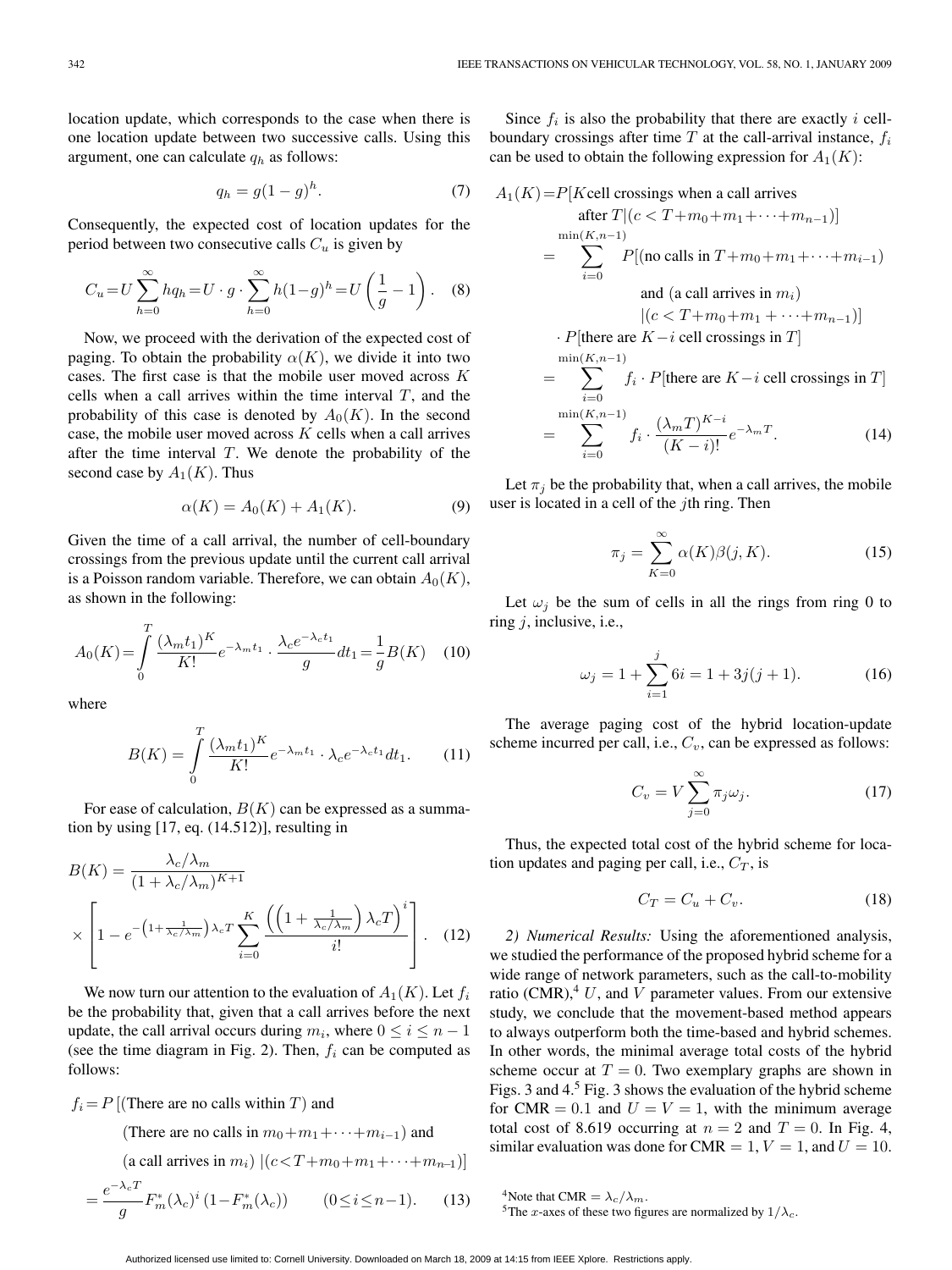

Fig. 3. Average total cost per call of the hybrid location-update scheme with exponential cell-residence times for CMR =  $\lambda_c/\lambda_m = 0.1$ ,  $V = 1$ , and  $U = 1$ .



Fig. 4. Average total cost per call of the hybrid location-update scheme with exponential cell-residence times for CMR =  $\lambda_c/\lambda_m = 1$ ,  $V = 1$ , and  $U = 10$ .

In this case, the minimum average total cost is 5.714 at  $n = 3$ and  $T = 0$ .

# *B. Hybrid Scheme With Exponential Cell-Residence Times With a Gamma-Distributed Mobility Pattern*

The exponential cell-residence time is unrealistic for most practical scenarios. A more practical user-mobility model includes repetitious cycles of movement to a destination, followed by a pause time at the destination. For example, a secretary typically goes to his office in the morning; works in the office until noon; goes for lunch in a cafeteria, where he spends his 1 hour lunch break; returns to his office to work until 5:00 p.m.; goes to a supermarket and shop for food; and return to his home to spend the night. The speed of movements and the pause times are affected by real-life conditions (such as traffic congestion, the service pace at the cafeteria, and the checkout speed at the supermarket).

In this section, we model and evaluate the performance of our hybrid location-update scheme using the aforementioned mobility pattern. We continue to assume that the call-arrival process is Poisson with mean  $\lambda_c$ , but now, the mobility parameters at any time are modeled by a Markov chain, i.e., the states of the Markov chain correspond to different mobility parameters. The transition from one state to another symbolizes that the mobility pattern of the user has changed. For the sake of simplicity, we assume here that the transition of the Markov chain from one state to another occurs at the cellboundary crossing time. However, the transition between states need not occur at every cell-boundary crossing. Thus, a mobile user typically stays in a state for the duration of several cellresidence times.<sup>6</sup>

We further assume that the cell-residence times continue to be exponentially distributed, but their mean durations<sup>7</sup> are now state dependent. For instance, the model can accommodate

 $6$ Note that since the state transitions are driven by the cell-residence times, the Markov chain is actually an embedded Markov chain.

 $7$ The mean durations depend on the current user-mobility parameters.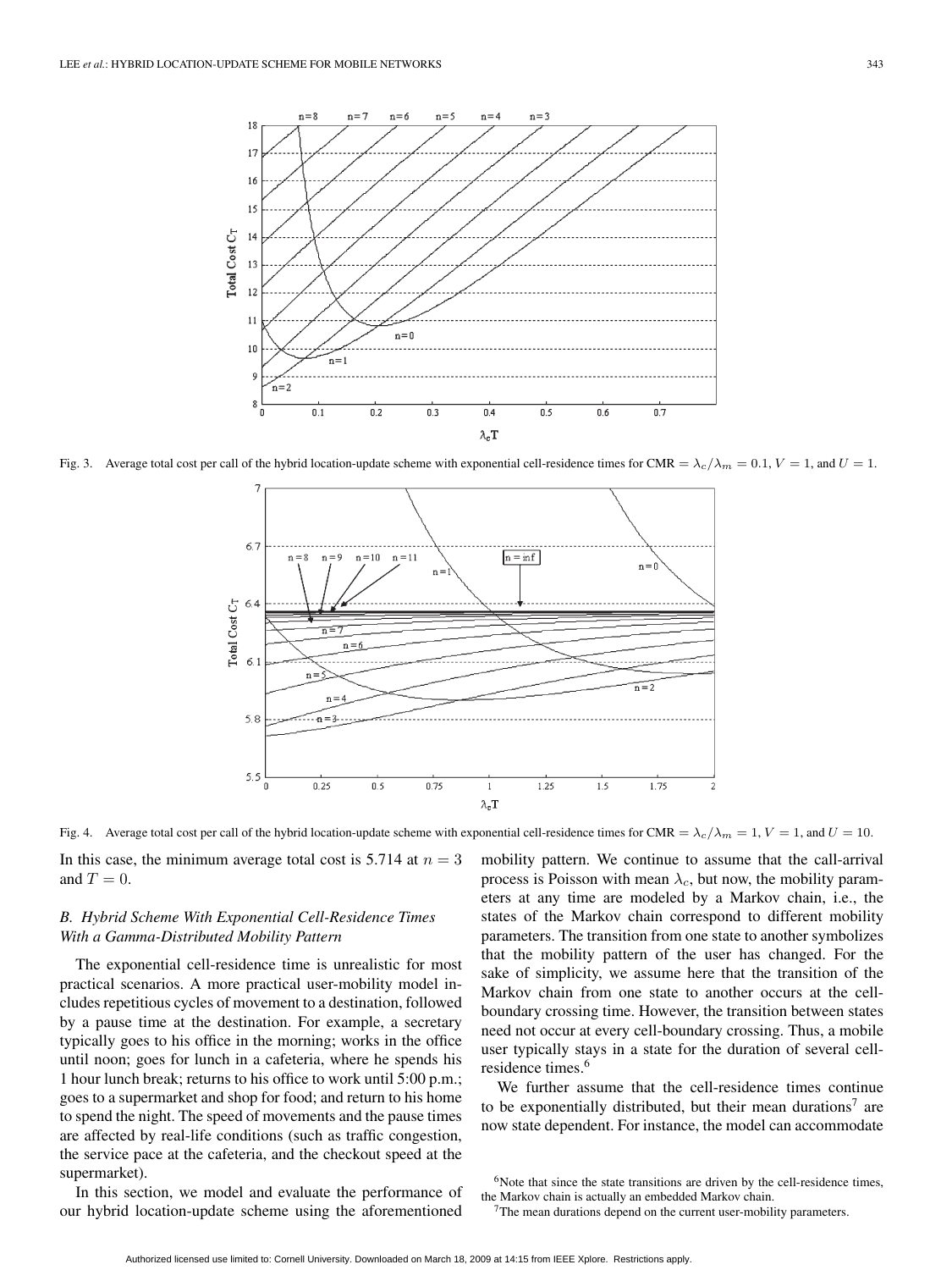

Fig. 5. Diagram of a Markov chain with states of different mobility characterizations.



Fig. 6. Example of a three-state Markov chain with transition probabilities.

the mobile user's mobility pattern, where the user remains stationary for some period of time, then the user slowly moves for the next time duration period, followed by a period of fast movement, which is then followed by another stationary time period. Fig. 5 shows the general diagram of a Markov chain with states of different mobility characterizations.

In this figure, there are  $k$  different mobility states, and we assume that the state transitions correspond to cell-boundary crossings. We set the average call interarrival time to 1 timeunit; thus, without loss of generality,  $CMR = x$  in a particular state, where  $x$  is the average cell-residence time in time-units in that state. For instance, the system may stay in state  $0$  for  $i$ cell-residence times, which is equal to  $i \cdot x_0$ , where  $x_0$  is the average cell-residence time while in state  $0.8$  After that time, the system transitions to, e.g., state 1, where it stays for  $j$  cellresidence times, i.e., the time duration of  $j \cdot x_1$ , where  $x_1$  is the average cell-residence time while in state 1.<sup>9</sup>

As a particular example, consider a Markov chain with three states in Fig. 6. These three states might, for example, correspond to a mobile user driving (i.e., fast mobility with  $CMR =$ 0.01), walking (i.e., medium mobility with  $CMR = 0.1$ ), and slowly moving (i.e., low mobility with CMR =  $1$ ).<sup>10</sup> The state

<sup>9</sup>That is,  $x_1 = 1/\lambda_{m_1}$ , with  $\lambda_{m_1}$  as the parameter of the exponential distribution of the cell-residence time while the system is in state 1.

transition probabilities are given in the figure. Thus, while the mobile is in state 1, the probability that it will leave state 1 on each cell-boundary crossing is 0.001, i.e., the probability of transitioning from state 1 to state 2 or to state 3 is each equal to 0.0005. Thus, on average, the number of cell-residence times that the mobile stays in state 1 is geometrically distributed with a parameter of 0.001, which has a mean of 1000. Thus, the average time that the system stays in state 1 is  $1000 \cdot x_1$ , where  $x_1$  is the average cell-residence time in state 1. However, because of the normalization of  $\lambda_c = 1$ , CMR = x. Thus, the average time that the system stays in state 1 is  $1000 \cdot \text{CMR}_1 =$  $1000 \cdot 0.01 = 10$  time-units. A similar calculation for the other two states show that the average time that the system spends in any of the three states is 10 time-units. Therefore, the system spends one third of its time in each of the states.

Note that the system stays in each state a number of cellresidence times, which is geometrically distributed. Further note that, while in a state, each cell-residence time is exponential with the same parameter. Thus, given that the system stays in a state  $k$  cell-residence times, the average time that the system stays in each state is  $Gamma(k, 1/\lambda_m)$  distributed. Thus, the name of the mobility pattern is obtained, i.e., *exponential cell-residence times with a gamma-distributed mobility pattern*.

*1) Numerical Analysis:* We numerically analyze the hybrid scheme with exponential cell-residence times with a gammadistributed mobility pattern using the following procedure.

- 1) Solve the Markov chain for the time portion that the system stays in each state (i.e., the limiting probabilities of the states); for the example in Fig. 6, those time portions are as follows: state 1, 33.3%; state 2, 33.3%; and state 3, 33.3%.
- 2) Calculate the paging and updating costs for each state using the analysis presented in Section IV-A and with the respective values for  $U$  and  $V$  for each of the states.
- 3) Assuming that the average time in any state is much larger than the cell-residence time of a mobile user, $^{11}$  the total cost of the paging process  $C_v$  and the total cost of the location-update process  $C_u$  are the sum of the costs of the respective processes in each state weighted by the portion of time that the system spends in each of the states. In other words, for the example in Fig. 6, we obtain

$$
\begin{split} C_u = &0.333 C_{u_1} + 0.333 C_{u_2} + 0.333 C_{u_3} \\ C_v = &0.333 C_{v_1} + 0.333 C_{v_2} + 0.333 C_{v_3}. \end{split}
$$

*2) Numerical Results:* In this section, we evaluate the performance results of the hybrid location-management scheme with exponential cell-residence times with a gamma-distributed mobility pattern for the example in Fig. 6. We also compare the results obtained by numerical evaluation with the results obtained by simulation.

Fig. 7 shows the total cost versus T for the case of  $V = 1$ and  $U = 1$ . The minimum total cost for this case is about 14.5

<sup>&</sup>lt;sup>8</sup>That is,  $x_0 = 1/\lambda_{m_0}$ , with  $\lambda_{m_0}$  as the parameter of the exponential distribution of the cell-residence time while the system is in state 0.

<sup>&</sup>lt;sup>10</sup>Since we assume that the state transitions correspond to cell boundary crossings, we cannot assume that a mobile is stationary, as this would correspond to an *absorbing* state in the Markov chain. To model periods of stationary behavior, we need to allow state transitions to occur independently of the crossings of cell boundaries.

 $11$ This is the case in our example as the average time in a state is 10 timeunits, whereas the average cell-residence times are 0.01 time-unit, 0.1 time-unit, and 1 time-unit for state 1, state 2, and state 3, respectively.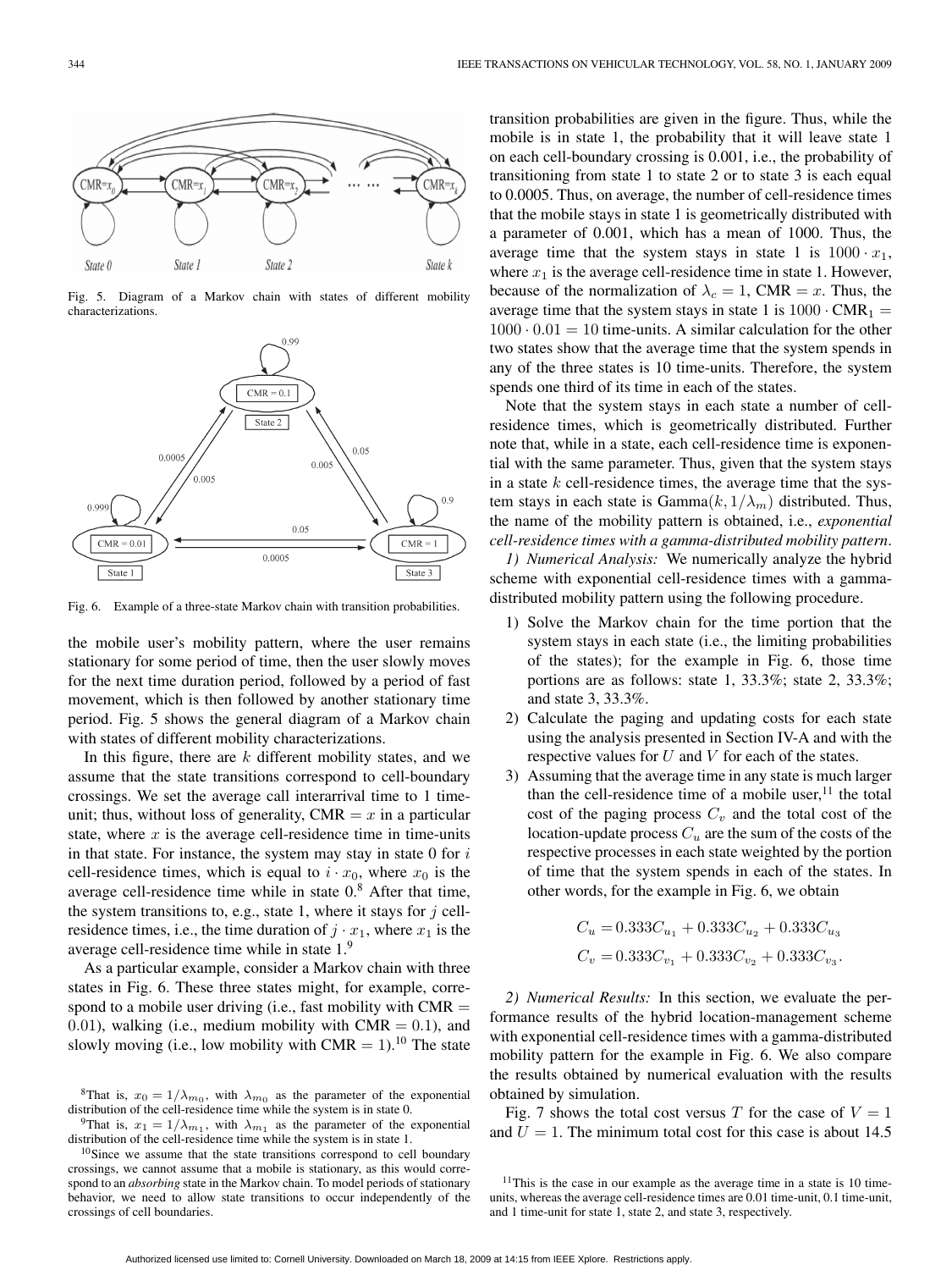

Fig. 7. Total cost comparison between the results obtained by numerical analysis with the results obtained by simulation for the three-state Markov chain example with  $V = 1$ ,  $U = 1$ , and CMR = 0.01, 0.1, and 1.



Fig. 8. Total cost comparison between the results obtained by numerical analysis with the results obtained by simulation for the three-state Markov chain example with  $V = 1$  and  $U = 10$ , and CMR = 0.01, 0.1 and 1.

when  $n = 1$  and  $\lambda_c T = 0.0575$ , i.e., to minimize the cost, the mobile's location should be updated after a time period of  $\lambda_c T = 0.0575$  and one cell crossing. In this figure, if the time-based method were to be applied (i.e.,  $n = 0$ ), the total minimum cost would be about 19.2 when  $\lambda_c T = 0.115$ . If the movement-based method were to be applied (i.e.,  $T = 0$ ), the minimum cost would be about 16.2 at  $n = 5$ . Consequently, this example demonstrates the case when the hybrid scheme outperforms both the time- and movement-based schemes when each scheme is individually applied.

Fig. 8 shows the total cost versus T for the case of  $V = 1$ and  $U = 10$ . The minimum total cost for this case is about 39.8 when  $n = 6$  and  $\lambda_c T = 0.1675$ , i.e., to minimize the cost, the mobile's location should be updated after six cell crossings and a time period of  $\lambda_c T = 0.1675$ . For the time-based scheme  $(n = 0)$ , the minimum total cost is about 51.4 when  $\lambda_c T = 0.4$ . For the movement-based scheme, the minimum total cost is about 43.3 when  $n = 15$ . Similarly to the previous case, the minimum total costs of the individual schemes are larger than the minimum total cost of the hybrid scheme here as well.

To demonstrate the adaptivity of the hybrid scheme, we compute the location-update periods when the mobile is in each of the three states of the Markov chain in Fig. 8. While in state 1, the average cell-residence time is 0.01 time-unit. In Fig. 8,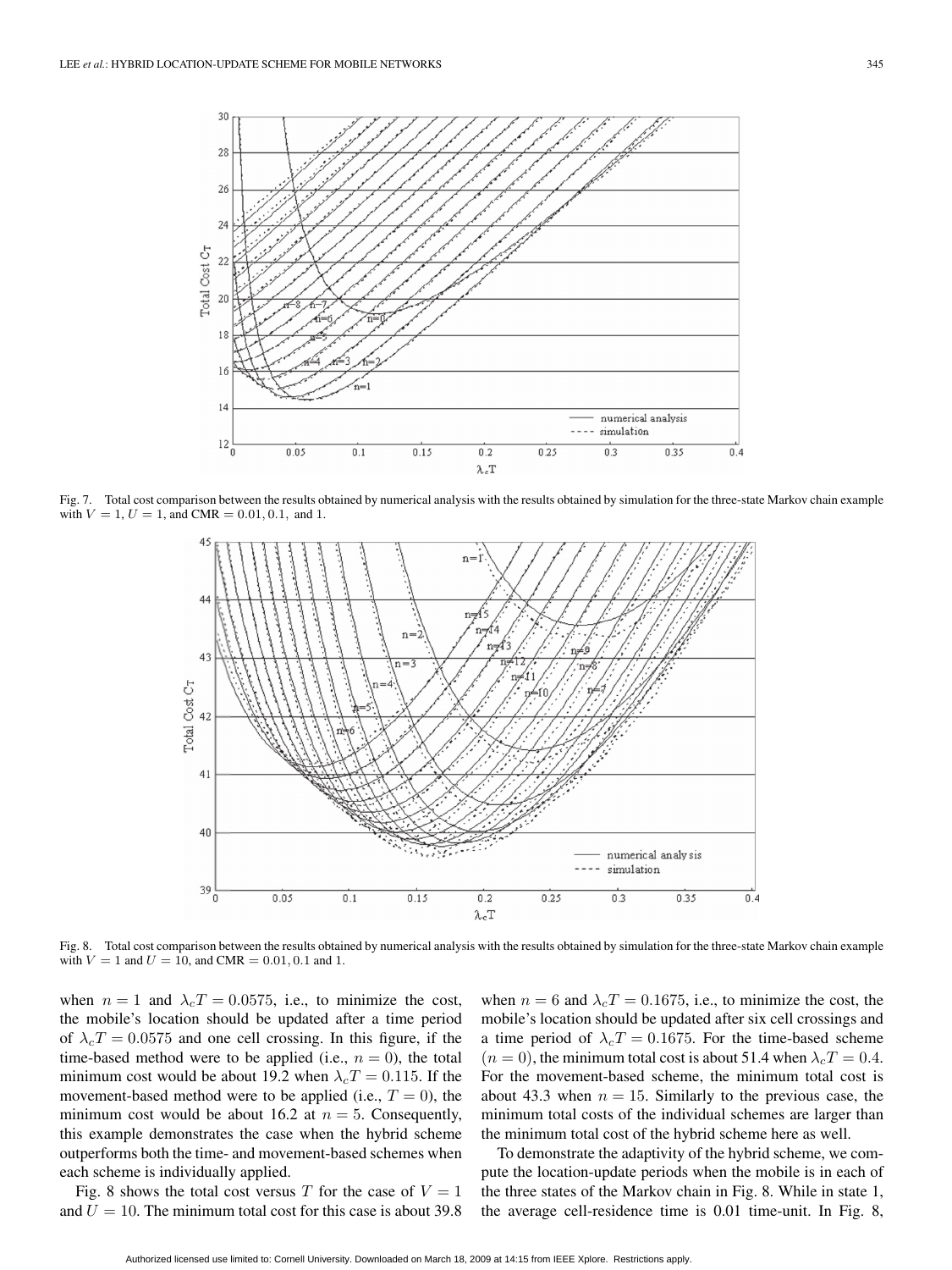

Fig. 9. Total cost of the *NAT-type* hybrid method for hyperexponential cell-residence times by varying n and  $\lambda_c T$  for  $V = 1$ ,  $U = 10$ , CMR = 0.1, and  $\rho = 10$ .

we calculate the location-update period to be 0.2275 time-unit when  $n = 6$  and  $\lambda_c T = 0.1675$ .<sup>12</sup> In state 2, where the average cell-residence time is 0.1 time-unit, the location-update period is 0.7675 time-unit. Finally, the location-update period in state 3, where the average cell-residence time is 1 time-unit, is 6.1675 time-units. Thus, with longer cell-residence times, the location-update periods are also longer, which is intuitively correct, because with a longer cell-residence time, it will take longer time for a mobile user to travel far enough to justify sending a location update vis-à-vis the cost of paging in a small search area.

Conversely, for a fast-moving mobile user (such as the case in state 1 in our example), the cell-residence time is small, and the mobile's location should be more frequently updated; otherwise, the paging cost would end up being too large. This behavior of the hybrid scheme demonstrated the scheme's adaptivity to the mobility of the mobile users.

Let us also comment on the discrepancy between the numerical and simulation results in Figs. 7 and 8, which is particularly evident for larger values of  $T$  and  $n$ . The divergence between the corresponding curves is caused by the fact that as  $T$  and n increase, the location-update interval increases, allowing for more calls to arrive within any location-update period. When this happens, the scheme sends increasingly fewer location updates. Thus, the number of pages with each call arrival is now more often determined by the intercall arrival time rather than by the location-update interval. Numerical analysis continues to use the location-update interval to calculate the paging cost for each call, whereas simulation uses the time from the last call to compute the paging costs. Consequently, numerical evaluation tends to overestimate the cost in such cases.

#### <sup>12</sup>As  $\lambda_c = 1$ , it follows that  $T = 0.1675$  time-unit and  $n = 6$  cell-residence times the last 0.06 time-unit, together yielding a location-update period of 0.2275 time-unit.

# *C. Hybrid Scheme With Hyperexponential Cell-Residence Times*

We also evaluated the hybrid location-management scheme for the case of hyperexponential cell-residence times. In this case, the relevant parameters are the CMR,  $U/V$ , and the coefficient of variation<sup>13</sup>  $\rho$  of the cell-residence time. The simulation results are shown in Figs. 9 and 10 for the *NAT* and *TAN* variations of the hybrid scheme, respectively, and for parameter values of  $V = 1, U = 10$ , CMR = 0.1, and  $\rho = 10$ . The results show that the minimum total costs occur at  $\lambda_c T > 0$  and  $n > 0$ , which indicates that the hybrid mobility-management scheme should be useful in the case of hyperexponential residence times. The minimum costs of *NAT* and *TAN* slightly differ, i.e., 19.50 versus 19.56, indicating that both variances of the scheme should be evaluated in each case when minimizing the total cost.

### *D. Cell-Residence Times With a Small Coefficient of Variation*

Finally, we also studied by simulation the performance of the hybrid mobility-management scheme when the coefficient of variation of the cell-residence time is small, which is typically less than 1. This occurs, for example, for deterministic (constant) cell-residence times.

Fig. 11 shows an example of a mobility pattern with a small coefficient of variation of the cell-residence time. For this example,  $V = 1$ , and  $U = 15$ . The mobile moves for the time duration of  $0.2/\lambda_c$  with the velocity uniformly chosen between  $[v_{\min}, v_{\max}]$ , where  $[v_{\min}, v_{\max}] = [15 \text{ cell crossings},$ 25 cell crossings $/(1/\lambda_c)$ . Then, the mobile pauses for an exponentially distributed time with a mean of  $0.1/\lambda_c$ . In this paper, we observed that the minimum cost occurs at  $T = 0$  for the

 $13$ This is the ratio of the standard deviation to the mean.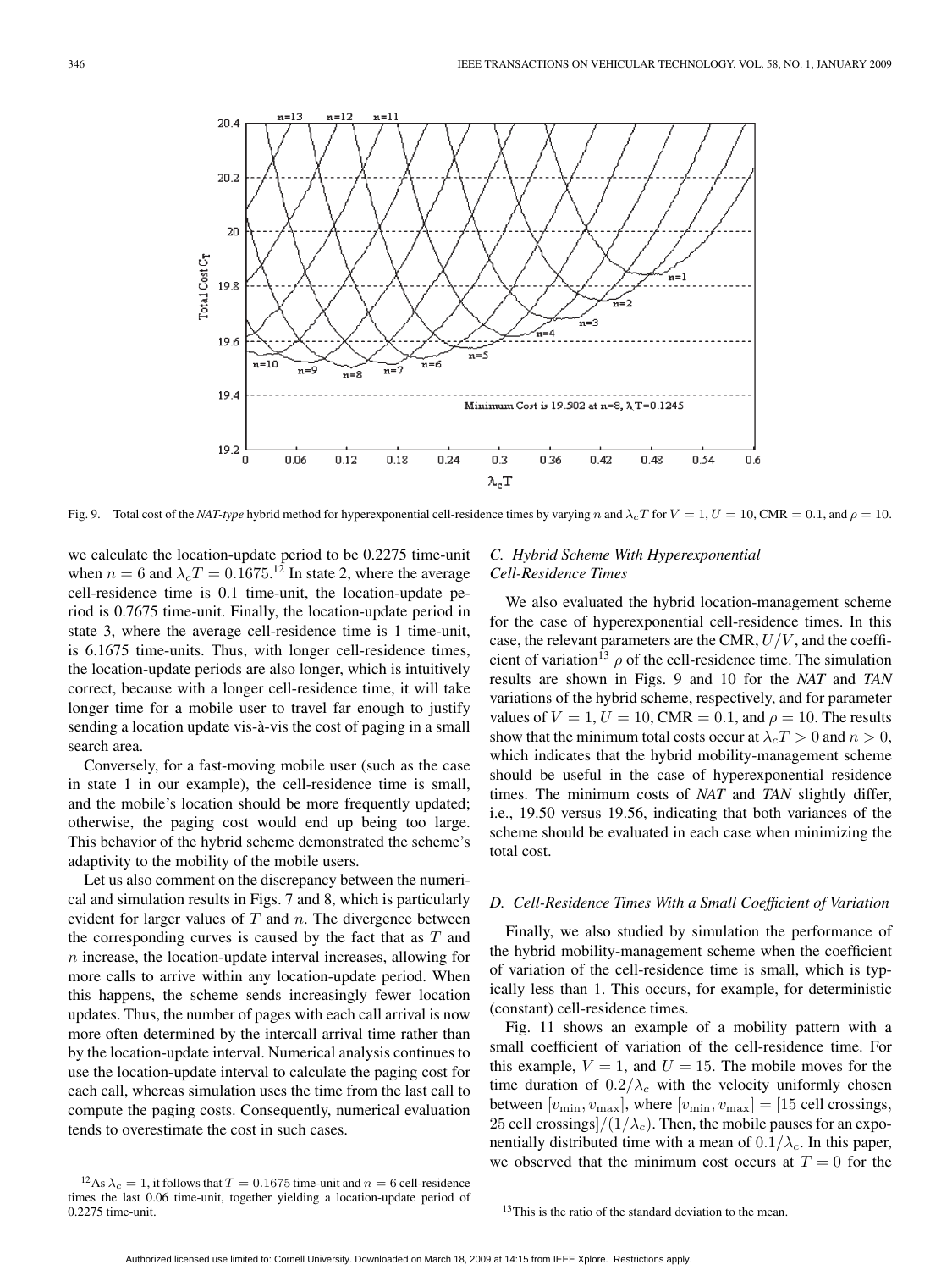

Fig. 10. Total cost of the *TAN-type* hybrid method for hyperexponential cell-residence times by varying n and  $\lambda_c T$  for  $V = 1$ ,  $U = 10$ , CMR = 0.1, and  $\rho = 10$ .



Fig. 11. Total cost of the *NAT-type* hybrid method for a random way-point mobility model.

cases we examined, which indicates that the movement-based approach is preferable here.

We note that in the previous section, we demonstrated the usefulness of the hybrid scheme for the case of hyperexponential cell-residence times, whereas here, we showed that the hybrid scheme degenerates to a movement-based scheme for cell-residence times with a small coefficient of variation. The importance of this observation is that the hyperexponential distribution is known to have a large coefficient of variation, which is larger than 1. Consequently, we postulate that the hybrid location-update scheme performs better than its two basic ingredient schemes, namely, the time- and movementbased schemes, for cell-residence times with a large coefficient of variation.

#### V. SUMMARY AND CONCLUSION

In this paper, we have proposed a simple hybrid location-management scheme that combines two well-known approaches in location management: the movement- and timebased schemes. In the proposed scheme, a mobile user updates its location after it detected  $n$  cell-boundary crossings and then waited a time interval T (the *NAT* scheme variation) following the previous location update. Alternatively, the update can be generated after waiting the time interval  $T$  and then detecting n cell-boundary crossings (the *TAN* variation) following the previous location update. The proposed scheme is general and includes the time- and movement-based schemes as its special cases.

We used numerical analysis and simulation to derive the optimal values of the parameters  $T$  and  $n$ , which are values that minimize the total location-management cost. We first analyzed the total location-management cost of the hybrid scheme as a function of  $T$  and  $n$  when the cell-residence times were exponentially distributed. For this case, we concluded that the movement-based approach yields a smaller minimum total cost and is, thus, preferable.

Next, we examined the performance of the hybrid scheme when the cell-residence time was modeled as an embedded Markov chain, where the cell-residence times were still exponential but possibly different in each state. We studied the case of a three-state Markov chain, which we claim should practically address the majority of the cases, where a mobile user is either stationary, walks, or drives. The hybrid locationmanagement scheme with the multistate Markov chain was shown to adapt the location-update period to the mobile user's mobility. As a result, the proposed hybrid scheme outperformed each of the time- and movement-based schemes when each scheme was individually applied.

We also evaluated the hybrid scheme when the cell-residence times were hyperexponential with a large coefficient of variation. With these cell-residence times, the hybrid method also outperformed the individual schemes.

Finally, we studied the hybrid scheme when the cellresidence times were characterized by a small coefficient of variation, which is typically less than 1. For these cases, we concluded that the movement-based scheme has better performance.

We postulate that, in general, the hybrid locationmanagement scheme is preferable when the coefficient of